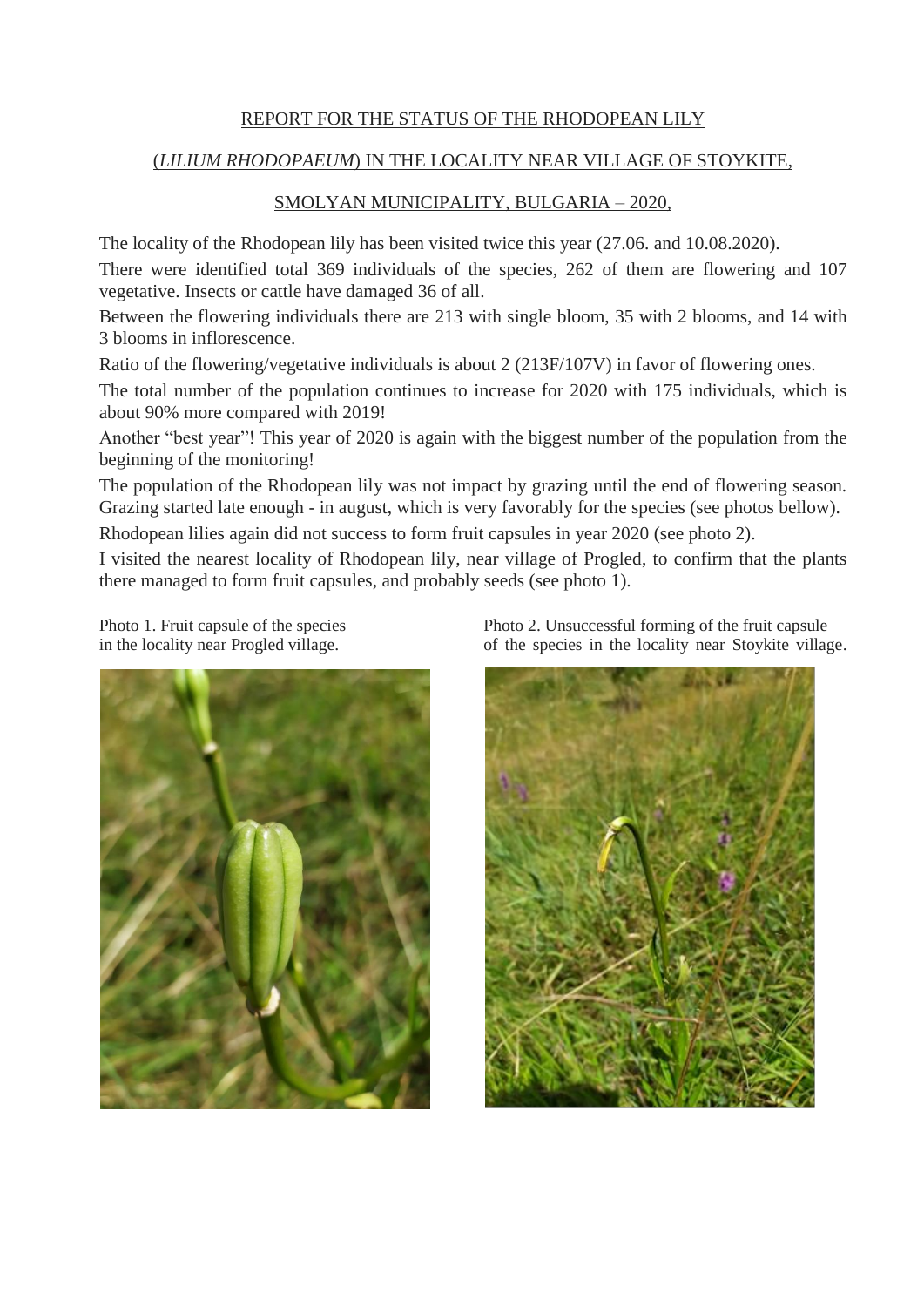

Photo 3. Closer view of the lily. Photo 4. Inflorescence of the Rhodopean lily.



Photo 5. General view of the locality